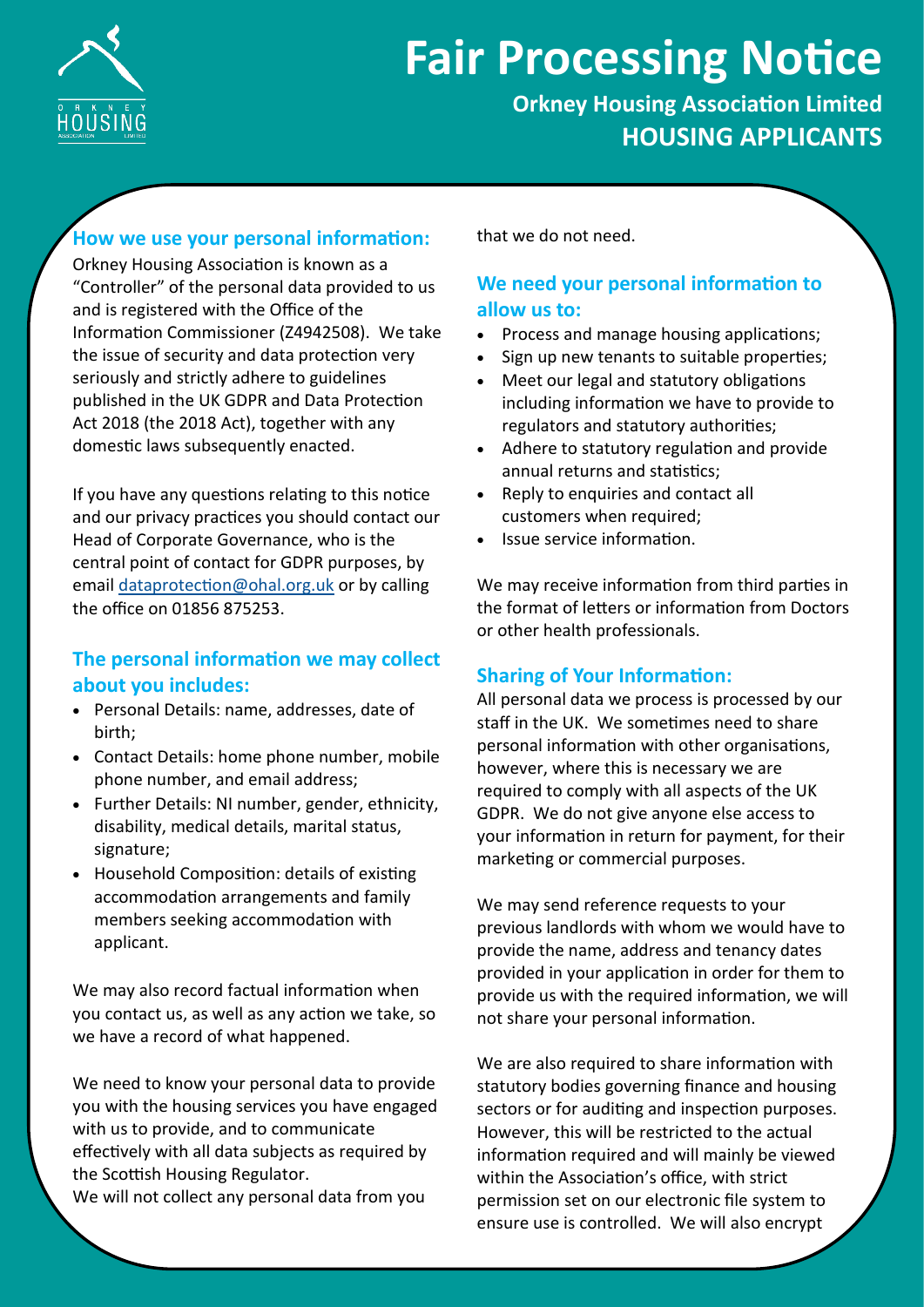and limit the content of any files that do have to be sent either electronically or otherwise.

## **Special Category Data:**

There are certain occasions where it will be necessary to perform our functions as a social housing landlord for us to share information containing special categories of data. Currently the only sensitive information we share are:

- ethnic origin, which is shared with statutory bodies and reported as a statistical breakdown of housing or job applicants only, not including any actual personal data.
- medical information with relevant professionals at NHS Orkney, Orkney Health & Care and Orkney Islands Council.

#### **Third Party Access:**

Any 3<sup>rd</sup> party who the Association gives access to our electronic files is called a Data Processor as they are processing data on our behalf. Although the Data Controller and Data Processor are two separate entities, we are required to ensure all 3<sup>rd</sup> party access is given in compliance with all UK GDPR principles, and to this affect will have a  $3<sup>rd</sup>$  party access agreement in place.

Only IT maintenance/support contractors, specialist finance/housing software providers and auditors are given controlled access to our electronic network for reasons of security, maintenance, or any specific purposes outlined in their  $3<sup>rd</sup>$  party agreement.

#### **Power of Attorney:**

If you wish anyone to deal with your affairs on your behalf there is a specific consent form for this on our website or available on request from the office. This allows you to request a named person to discuss specific or all of your personal data with the Association as required.

We will not share your personal information with anyone who claims to represent you unless we are satisfied that you have appointed them, they hold a Power of Attorney or they

act in some recognised official capacity. There may be a delay to us dealing with requests whilst we confirm the caller's identity, or check that we have your approval to deal with them.

## **Protection of our staff and 3rd parties:**

If you display challenging, abusive or violent behaviour to Association staff, customers or other residents, we may decide to place a "flag" on your customer record to protect Association staff. If we do this, we will write and tell you why, you will have the right to appeal against our decision as per our Unacceptable Actions Policy. We will share this information with, for example our contractors or the Fire Service to protect their staff also.

## **Storage of Your Personal Information:**

The Association is committed to holding your personal information securely. This means only those staff and contractors that need to see it have access.

Where we store your personal information and can do so solely on computers we will, however there will be cases where we have paper copies instead, or in addition to this. All computers are kept in secure locations and are password protected. Electronic files kept on the shared network accessed by our computers are controlled by strict access permissions so data is only available to those who need to use it. Paper files containing personal or sensitive information are kept in locked drawers, cabinets or rooms.

Our computer systems are located at our offices in Victoria Street. We occasionally may use computers or laptops offsite, however these are at all times secure and under our control.

We will keep your personal details for no longer than necessary. Once the information is no longer required for the lawful purpose for which it was obtained it will be destroyed securely. More information on the document retention schedule adopted by the Association can be found in the National Housing Federation's most recent guide to document retention available